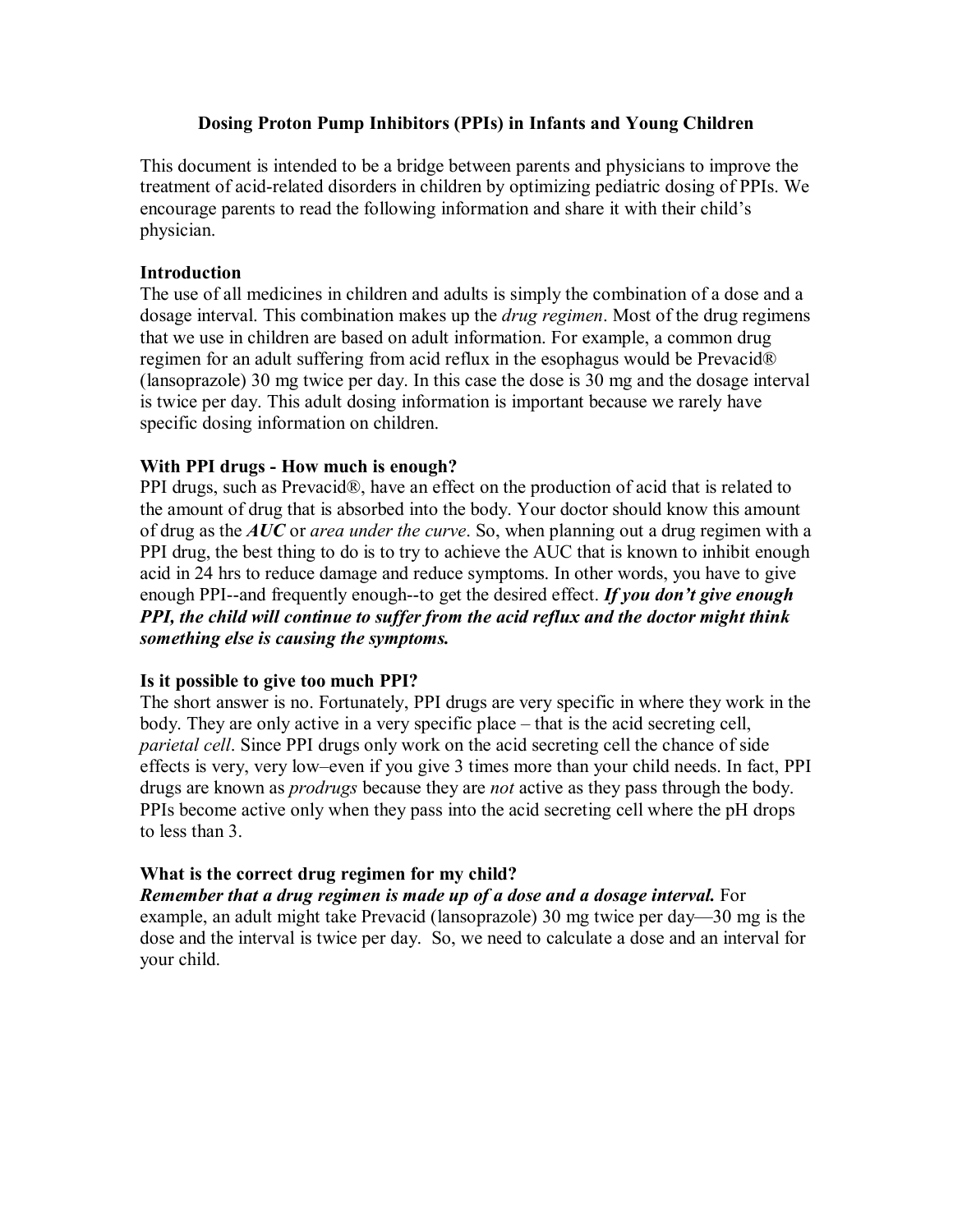### **Determining the drug regimen can be done in two ways.**

The first way is to have your child take the medicine (such as lansoprazole or omeprazole) and then measurements of the drug in the bloodstream are taken. This process is called *pharmacokinetics*. From this measurement you will learn **two** primary pieces of information (we call them *pharmacokinetics variables*, because they vary a little from person to person), the *half-life* (t1/2) and the *volume of distribution* (Vd).

Half-life is time required for the drug concentration in the bloodstream to drop by  $\frac{1}{2}$ . Half-life is used to determine the dosage interval (number of doses per day) and is measured in minutes or hours.

Volume of distribution relates to how the drug moves into the tissues of the body. It is used to determine the dose and is measured in L/kg.

The second way to determine the correct drug regimen for your child is to find a study that has already evaluated the pharmacokinetics of children and reported the half–life and the volume of distribution for various ages of children. The MARCI-Kids dosing page is based on pharmacokinetics studies that have been evaluated and converted into a drug regimen table by Drs. Phillips and Bothwell. Determining a drug regimen this way is much easier since you don't have to get blood draws from your child after they have taken a dose of their medicine.

## **Examples**

Let's start with half-life to tell us the *number of doses per day*. Physicians need to look at adult data because of a lack of data available for children. The average adult with acid reflux disease takes a PPI drug 1 or 2 times per day. About 1/3 of adults need 2 doses per day. The average number of doses per day is then 1.33 times per day. *This average is our*  **baseline for the number of doses per day**. Now compare how the half-life of children differs from adults and modify the number of doses per day accordingly.

- 1. Find the child's age at the bottom of the graph.
- 2. Draw a line straight up until you intersect the slanted line drawn on the graph.
- 3. Plot over to the left where you see the half-life in hrs.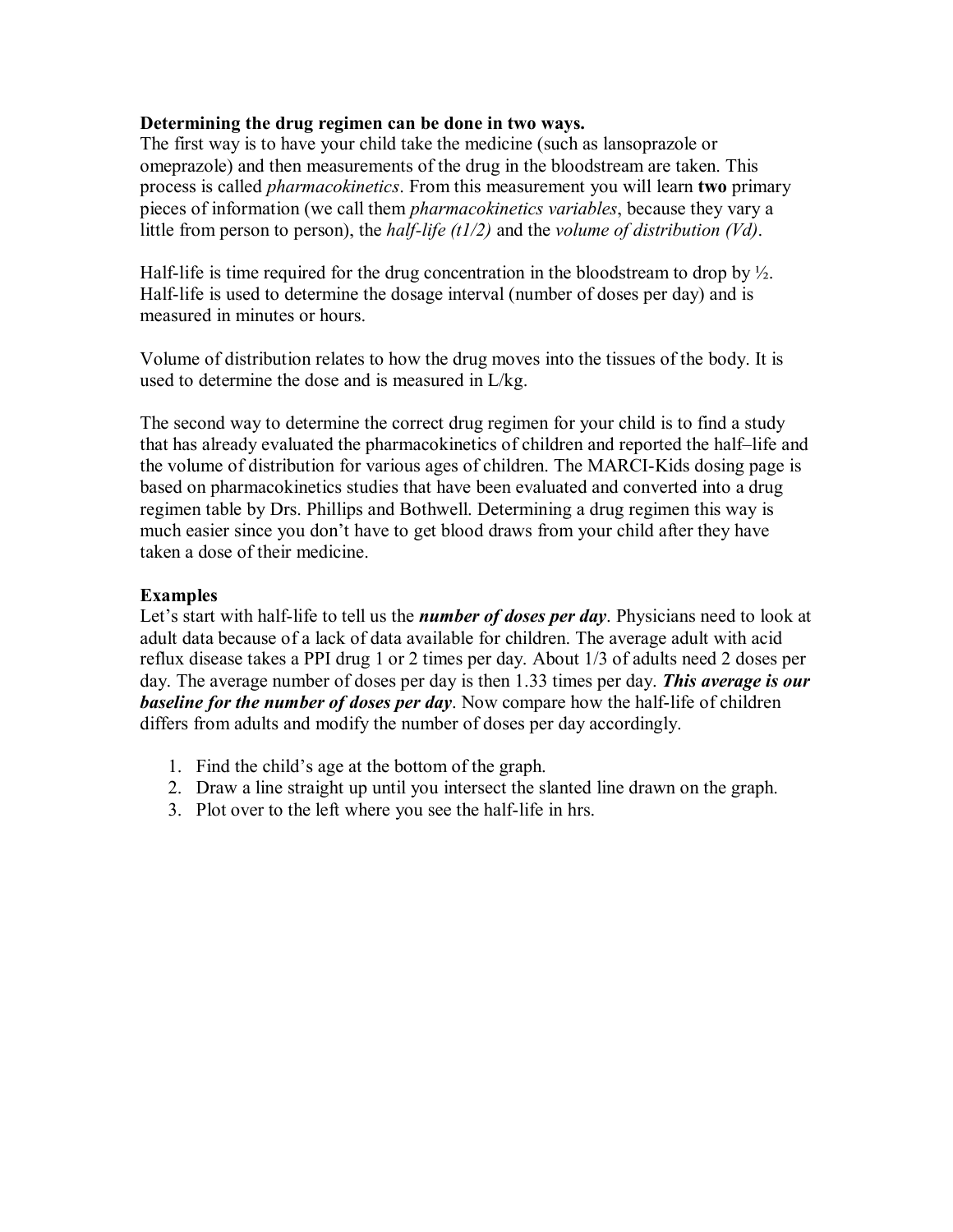

**Example: a one-year-old taking lansoprazole (see below the red lines with arrows).** 

*Tran A., Rey E., Pons G, Pariente-Khayat, d'Athis P, Sallerin V, Dupont C. Pharmacokinetic-pharmacodynamic study of oral lansoprazole in children.* 2002;71-*359367.*

Based on this process, the estimated half-life for this child would be 0.5 hrs. Published data indicates that the normal adult has a half-life of  $1.5$  hrs for lansoprazole. By dividing the adult half-life of 1.5 hours by this child's half-life of 0.5 hours (as indicated on the table above), we know this child would eliminate the lansoprazole 3 times faster than the adult.

The average adult takes 1.33 doses per day (*baseline from above*) to achieve good acid control, so this one-year-old would be expected to need  $3 \times 1.33 = 4$  doses per day. Now we know that this child will need 4 doses per day.

#### **How much PPI per each dose?**

The amount of PPI is determined by multiplying the volume of distribution and the child's weight. For lansoprazole and omeprazole, it has been shown that the Vd is 3 to 4 times larger in children than in adults. The average adult dose is approximately 0.5 mg/kg therefore,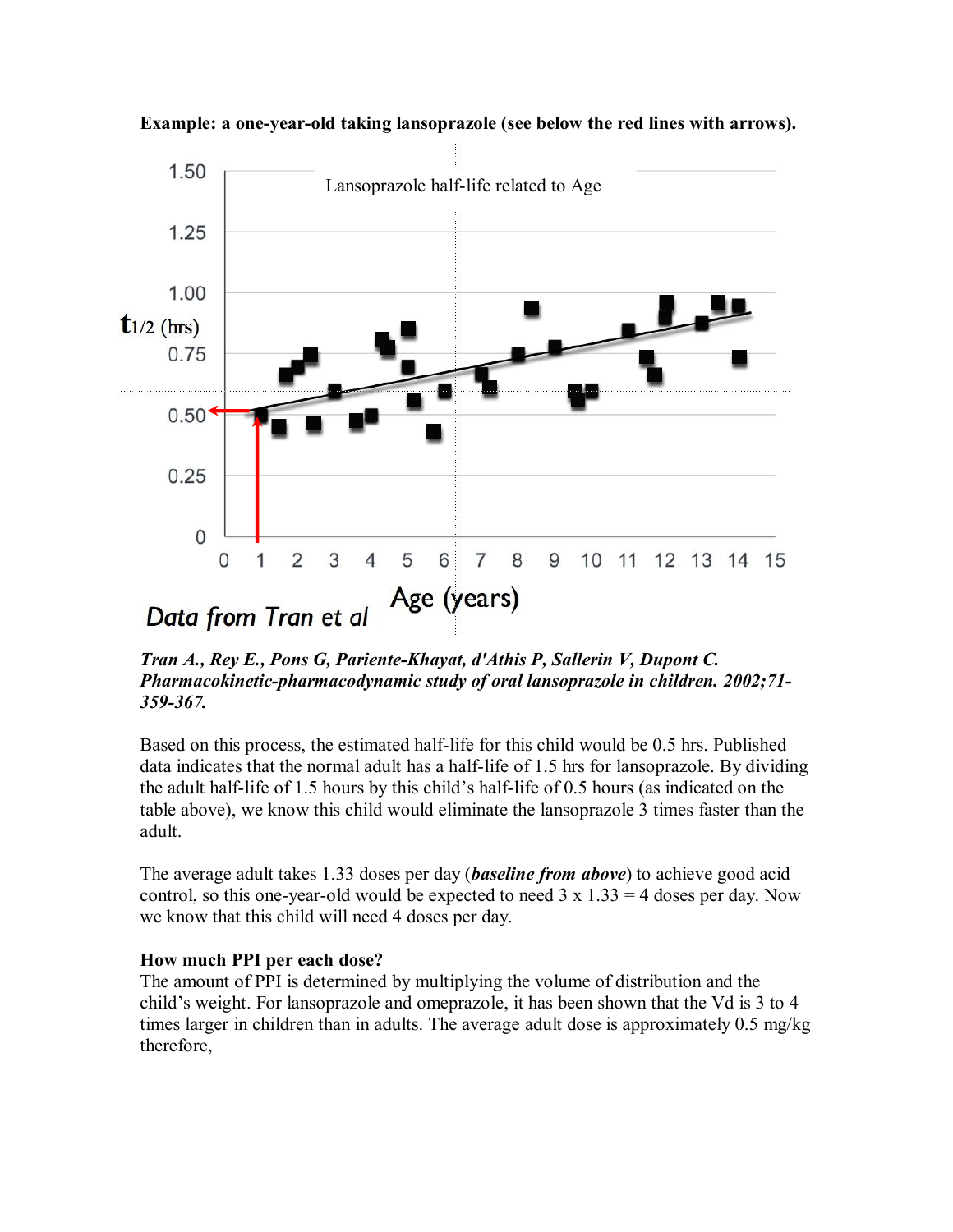$3 \times 0.5$ mg/kg = 1.5 mg/kg per dose and  $4 \times 0.5$  mg/kg = 2 mg/kg per dose.

We generally start with the higher amount (2mg/kg per dose) since giving a little too much will not cause any side effects and giving enough to control the acid is the ultimate priority.

Dr. Jeffrey Phillips Associate Professor and Director of Research School of Medicine University of Missouri – Columbia Columbia MO 65212

For more information contact MARCI-Kids (info@marci-kids.com).

Here's a list of citations that may be helpful in learning more about dosing PPIs in children:

# **Clinical studies showing that higher PPI doses are required to achieve healing in pediatric patients**

Gunasekaran TS, Hassall EG. Efficacy and safety of omeprazole for severe gastroesophageal reflux in children. The Journal of Pediatrics 1993;123:148-154.

Hassall E, Israel D, Shepherd R, et al. Omeprazole for treatment of chronic erosive esophagitis in children: a multicenter study of efficacy, safety, tolerability and dose requirements. The Journal of Pediatrics 2000; 137:800-807.

Iarocci TP, Tan H, Singer, J, Barron J, Pilzer E, Patel D, Bakst A. Proton pump inhibitors in infants. [Abstract] American Journal of Gastroenterology. 2005;100 (suppl.):S273.

# **Clinical study of pharmacokinetics of omeprazole in children**

Andersson T, Hassall E, Lundborg P, et al. Pharmacokinetics of orally administered omeprazole in children. American Journal of Gastroenterology 2000; 95:3101-3106.

*Pharmacokinetic study showing the relationship between lower age and higher dosing requirments in pediatric patients: younger children require higher and/or more frequent doses due to shorter PPI half-life. The first author is employed at Astra (company that makes Prilosec.)*